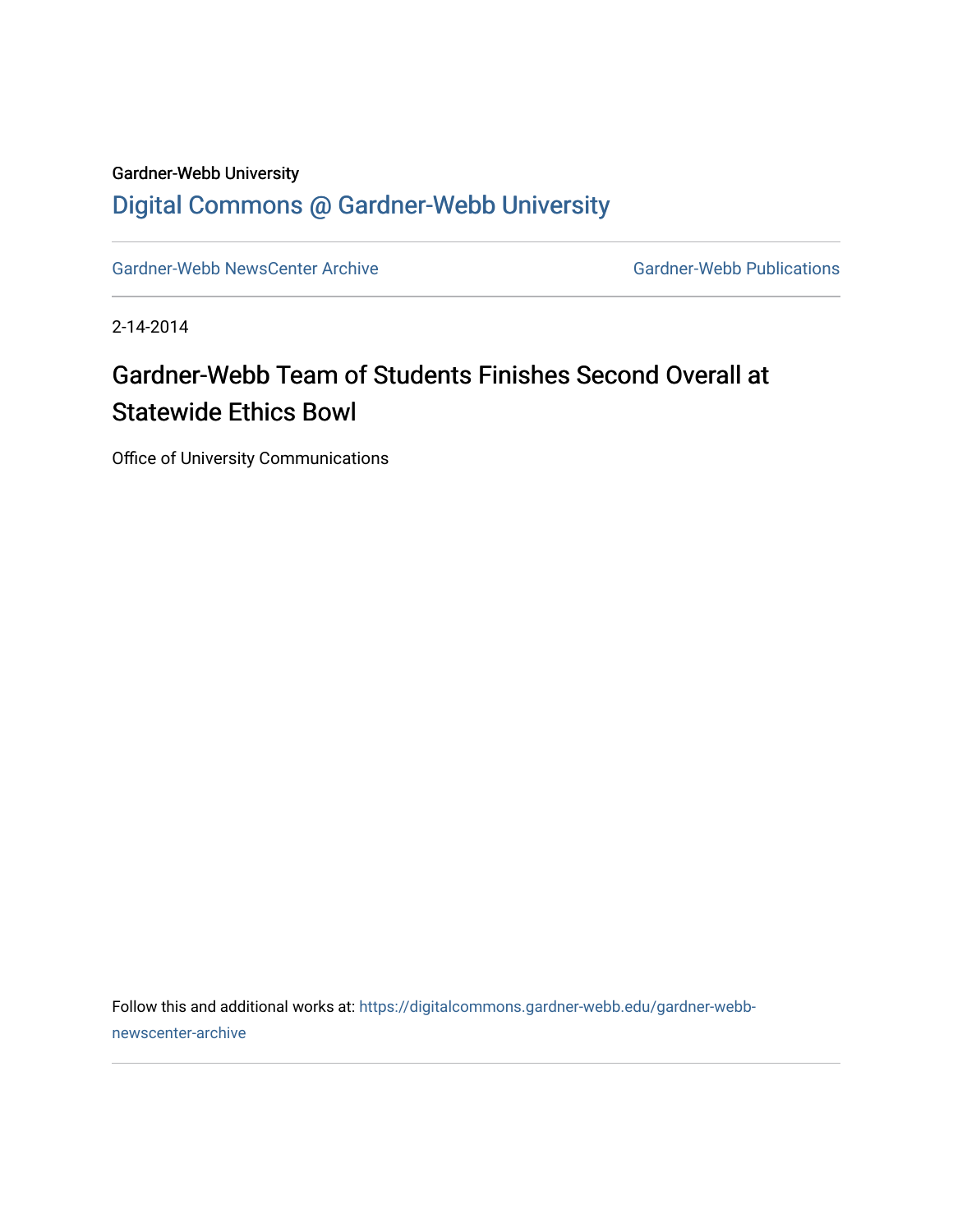## **Gardner-Webb Team of Students Finishes Second Overall at Statewide Ethics Bowl**

**webpublish.gardner-webb.edu**[/newscenter/gardner-webb-team-of-students-finishes-second-overall-at-statewide](https://webpublish.gardner-webb.edu/newscenter/gardner-webb-team-of-students-finishes-second-overall-at-statewide-ethics-bowl/)ethics-bowl/

Office of University Communications **February 14, 2014** Communications **February 14**, 2014

*North Carolina Independent Colleges & Universities Annual Competition Held in Raleigh, N.C.*

BOILING SPRINGS, N.C. – A team of students from Gardner-Webb University finished second during this year's North Carolina Independent Colleges and Universities (NCICU) Ethics Bowl. The event was held at Campbell Law School in Raleigh, N.C., and featured 20 colleges and universities, including these names that Gardner-Webb faced head to head – Campbell (Buies Creek), North Carolina Wesleyan (Rocky Mount), Wingate, and this year's champion, Wake Forest (Winston-Salem).

This was the third year for the relatively new event, and GWU has participated each year. Making this year's accomplishment even more significant was the fact that not a single participating student had prior competition experience.

"I had to recruit an entirely new team,"

said Dr. Kent Blevins, professor of religious studies at Gardner-Webb and campus coordinator for the ethics team. "Various reasons prevented former members of returning to the team." The new members are A.J. Francioni (Hendersonville, N.C.), Jeremiah Hamby (Lenoir, N.C.), Jessica Saltijeral (Oswego, Ill.), Austin Story (Huntersville, N.C.), and Dylan Tate (Forest City, N.C.).

The two-day Ethics Bowl competition began with all participating groups divided randomly into two divisions of 10 teams each to begin single team debates. After two debates for GWU on day one, and two more the following morning, the team took a 9-3 overall score into the championship round that evening vs. Wake Forest University.

"The final round with Wake Forest was held in a large auditorium in front of all the other teams, plus other personnel including judges, moderators, and NCICU representatives. I'm very proud of our students and how they represented our school. Wake finished second last year. Next year, we're going to bring home the first place trophy," Blevins predicted.

"All our students are sophomores except for Austin, who is a freshman. I think they are all committed to returning to the team next year, and they seem hungry for that first place trophy," smiled Blevins.